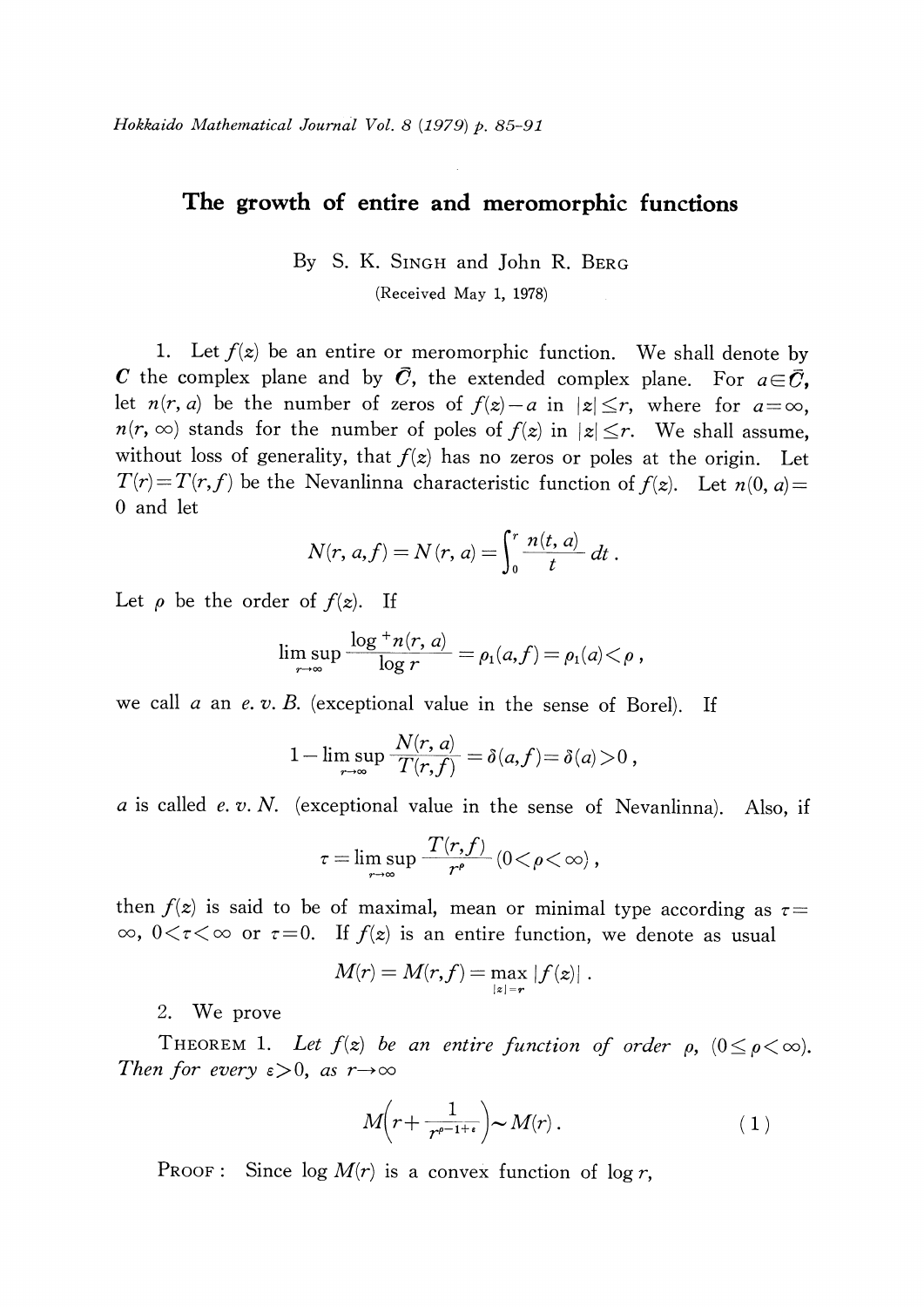86 S. K. Singh and John R. Berg

$$
\log M(r) = \int_0^r \frac{w(t)}{t} dt \qquad (2)
$$

where  $w(t)$  is an increasing function of t, see [1, 27]. From (2) it follows that

$$
\limsup_{r \to \infty} \frac{\log \log M(r)}{\log r} = \rho = \limsup_{r \to \infty} \frac{\log w(r)}{\log r}.
$$

Hence, for  $r \geq r_{0}$ ,

$$
w(r)\!<\! r^{\rho+\epsilon/2}\,.
$$

Now,

$$
\log M\left(r + \frac{1}{r^{\rho - 1 + \epsilon}}\right) = \int_0^{r + \frac{1}{r^{\rho - 1 + \epsilon}}} \frac{w(t)}{t} dt
$$
  
= 
$$
\int_0^r \frac{w(t)}{t} dt + \int_r^{r + \frac{1}{r^{\rho - 1 + \epsilon}}} \frac{w(t)}{t} dt
$$
  
= 
$$
\log M(r) + \int_r^{r + \frac{1}{r^{\rho - 1 + \epsilon}}} \frac{w(t)}{t} dt.
$$

Now, since  $w(t)$  is increasing, we have

$$
\int_{r}^{r+\frac{1}{r^{\rho-1+\epsilon}}} \frac{w(t)}{t} dt \le w \left(r+\frac{1}{r^{\rho-1+\epsilon}}\right) \int_{r}^{r+\frac{1}{r^{\rho-1+\epsilon}}} \frac{1}{t} dt
$$
  

$$
= w \left(r+\frac{1}{r^{\rho-1+\epsilon}}\right) \log \left(1+\frac{1}{r^{\rho+\epsilon}}\right)
$$
  

$$
\le w(2r) \frac{1}{r^{\rho+\epsilon}}
$$
  

$$
< (2r)^{\rho+\epsilon/2} \frac{1}{r^{\rho+\epsilon}}
$$
  

$$
\to 0 \text{ as } r\to \infty.
$$

Hence (1) follows.

We define the lower order of an entire function  $f(z)$  by

$$
\lambda = \liminf_{r \to \infty} \frac{\log \log M(r)}{\log r}.
$$

For lower order  $\lambda$ , we have

THEOREM 2. Let  $f(z)$  be an entire function of lower order  $\lambda(0<\lambda<\infty)$ , then for every  $\varepsilon > 0$ , as  $r \rightarrow \infty$ ,

$$
M(r) = o\left(M\left(r + \frac{1}{r^{2-1-\epsilon}}\right)\right).
$$
 (3)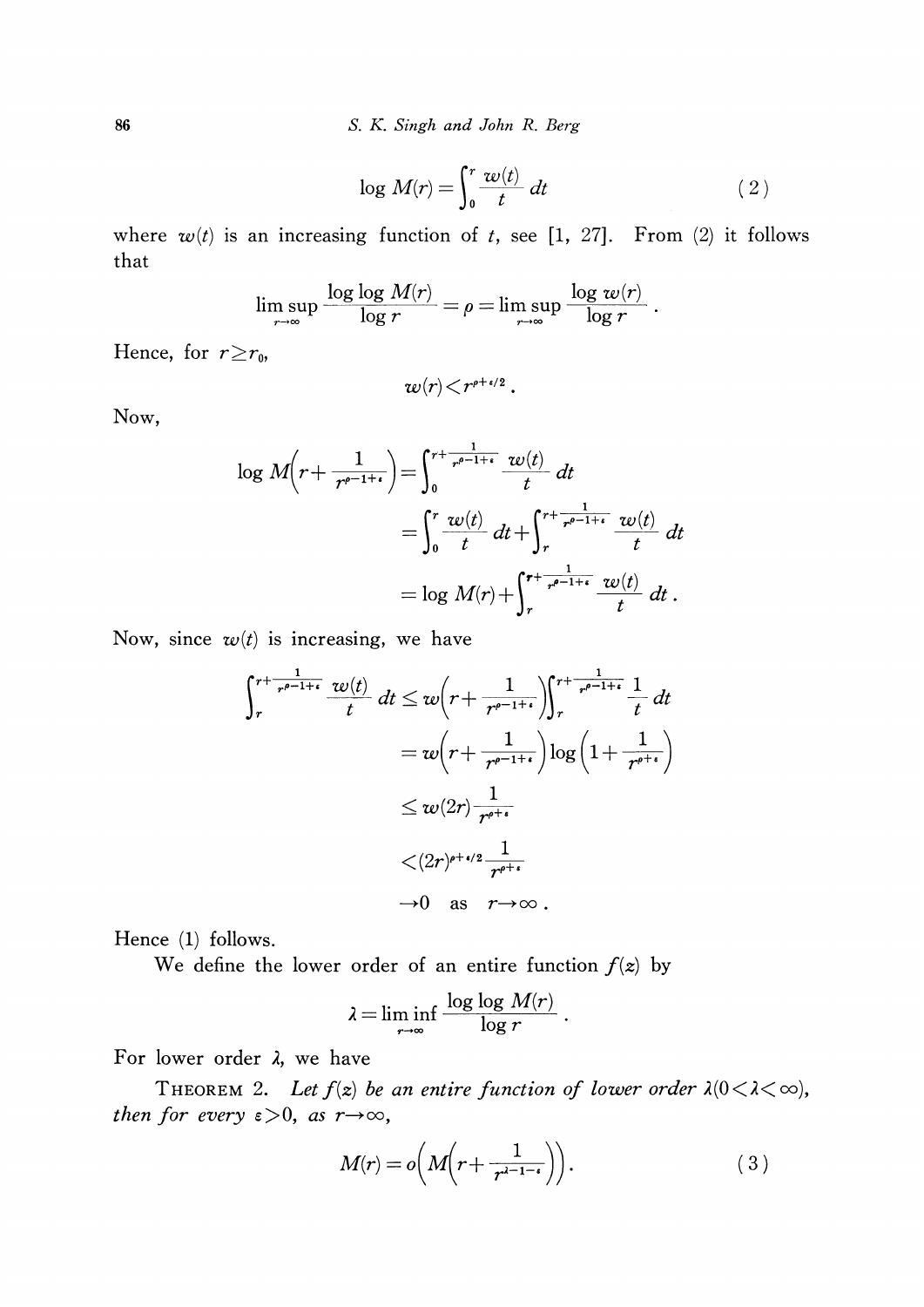Proof: We may assume  $\varepsilon < \lambda$ . As in the proof of [Theorem](#page-0-0) 1,

$$
\log M(r) = \int_0^r \frac{w(t)}{t} dt
$$

gives

$$
\liminf_{r \to \infty} \frac{\log \log M(r)}{\log r} = \lambda = \liminf_{r \to \infty} \frac{\log w(r)}{\log r}
$$

Hence for, all  $r \geq r_{0}$ ,

$$
w(r)\!>\!r^{\lambda-\epsilon/2}\,.
$$

Now

$$
\log M\left(r + \frac{1}{r^{x-1-\epsilon}}\right) = \log M(r) + \int_{r}^{r + \frac{1}{r^{x-1-\epsilon}}} \frac{w(t)}{t} dt
$$
  
\n
$$
\geq \log M(r) + w(r) \log \left(1 + \frac{1}{r^{x-\epsilon}}\right)
$$
  
\n
$$
> \log M(r) + \frac{w(r)}{2r^{x-\epsilon}}
$$
  
\n(since, for  $0 < x < 1$ ,  $\log (1 + x) \geq \frac{x}{2}$ ).

Hence,

$$
\log\left\{\frac{M(r+\frac{1}{r^{\lambda-1-\epsilon}})}{M(r)}\right\}\to\infty \quad \text{as} \quad r\to\infty
$$

and (3) follows.

Note : Theorem 2 can be generalized to the case  $\lambda{=}\infty$ . Precisely, we have

THEOREM 3. If  $f(z)$  is an entire function of lower order  $\infty$ , then for every real  $\alpha,$  as  $r{\rightarrow}\infty,$ 

$$
M(r) = o\left(M\left(r + \frac{1}{r^{\alpha}}\right)\right).
$$
 (4)

For the proof we may assume that  $\alpha>0$ . As in the proof of Theorem 2, we get

$$
\log\Big\{\frac{M\!\!\left(r+\frac{1}{r^{\alpha}}\right)}{M\!\!\left(r\right)}\Big\}\!\geq\!\frac{w\!\left(r\right)}{2r^{\alpha+1}}\,.
$$

But since  $\lambda{=}\infty$ ,  $w(r){\geq}r^{4}$  for  $r{\geq}r_{0}$ , where  $\varDelta$  is arbitrarily large. Choosing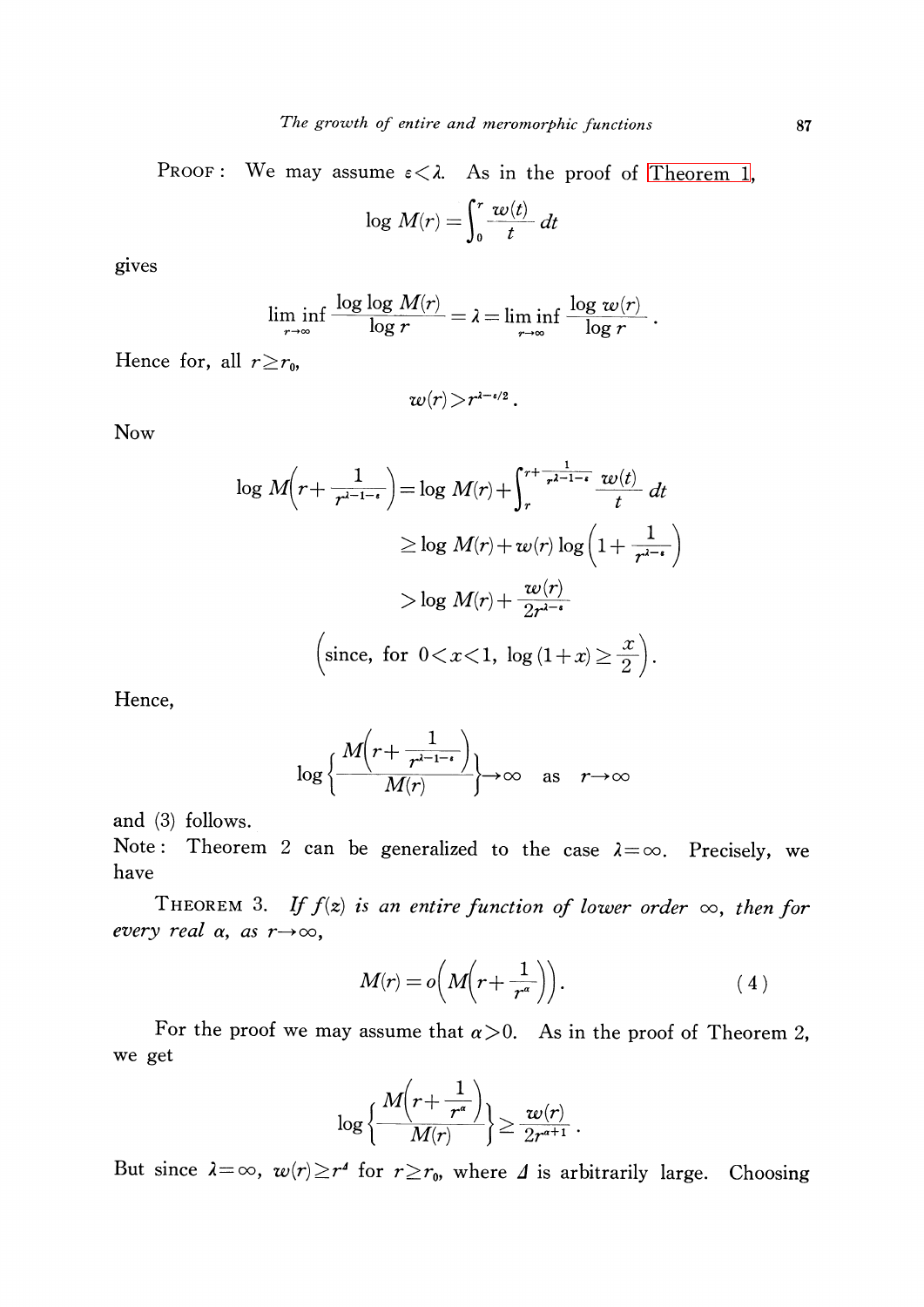$\Delta > \alpha+1$ , we get (4).

Note: If  $\rho=\infty,$   $\lambda<\infty,$  then using the same method we can show that for all real  $\alpha$ ,

$$
\liminf_{r\to\infty}\frac{M(r)}{M\left(r+\frac{1}{r^{\alpha}}\right)}=0.
$$

THEOREM 4. Let  $f(z)$  be an entire or meromorphic function for which  $\rho_{1}(a) < \infty$ . Then, as  $r \rightarrow \infty$ , for every  $\alpha > \rho_{1}(a)$ ,

$$
N(r+\frac{1}{r^{a-1}},a) = N(r,a) + O(1).
$$
 (5)

PROOF: We can assume that  $n(0, a)=0$ , then

$$
N(r, a) \le N(r + \frac{1}{r^{\alpha - 1}}, a) = \int_0^{r + \frac{1}{r^{\alpha - 1}}} \frac{n(t, a)}{t} dt
$$
  
=  $N(r, a) + \int_r^{r + \frac{1}{r^{\alpha - 1}}} \frac{n(t, a)}{t} dt$   
 $\le N(r, a) + n(r + \frac{1}{r^{\alpha - 1}}, a) \log(1 + \frac{1}{r^{\alpha}})$   
 $\le N(r, a) + n(r + \frac{1}{r^{\alpha - 1}}, a) \frac{1}{r^{\alpha}}.$ 

Now, since  $\rho_{1}(a) < \alpha$ , there exists  $\varepsilon > 0$ , so that

$$
\rho_1(a) + \varepsilon < \alpha
$$
, also  $n(r, a) < r^{\rho_1(a) + \varepsilon}$  for all  $r \ge r_0$ .

Hence

$$
\frac{n\left(r+\frac{1}{r^{\alpha-1}},a\right)}{r^{\alpha}} < \frac{\left(r+\frac{1}{r^{\alpha-1}}\right)^{\rho(a)+\epsilon}}{r^{\alpha}} < 0 \quad \text{as} \quad r \to \infty,
$$

and (5) follows.

Putting  $\alpha=\rho$ , and taking  $\rho_{1}(a)<\rho$ , we get the following.

COROLLARY. If  $f(z)$  is an entire or meromorphic function of finite order  $\rho$ , with a as an e. v. B., then

$$
N(r+\frac{1}{r^{p-1}}, a) = N(r, a) + O(1)
$$
.

THEOREM 5. Let  $f(z)$  be an entire function of order  $\rho(0<\rho<\infty)$ . Suppose for distinct a,  $b \in C$ , we have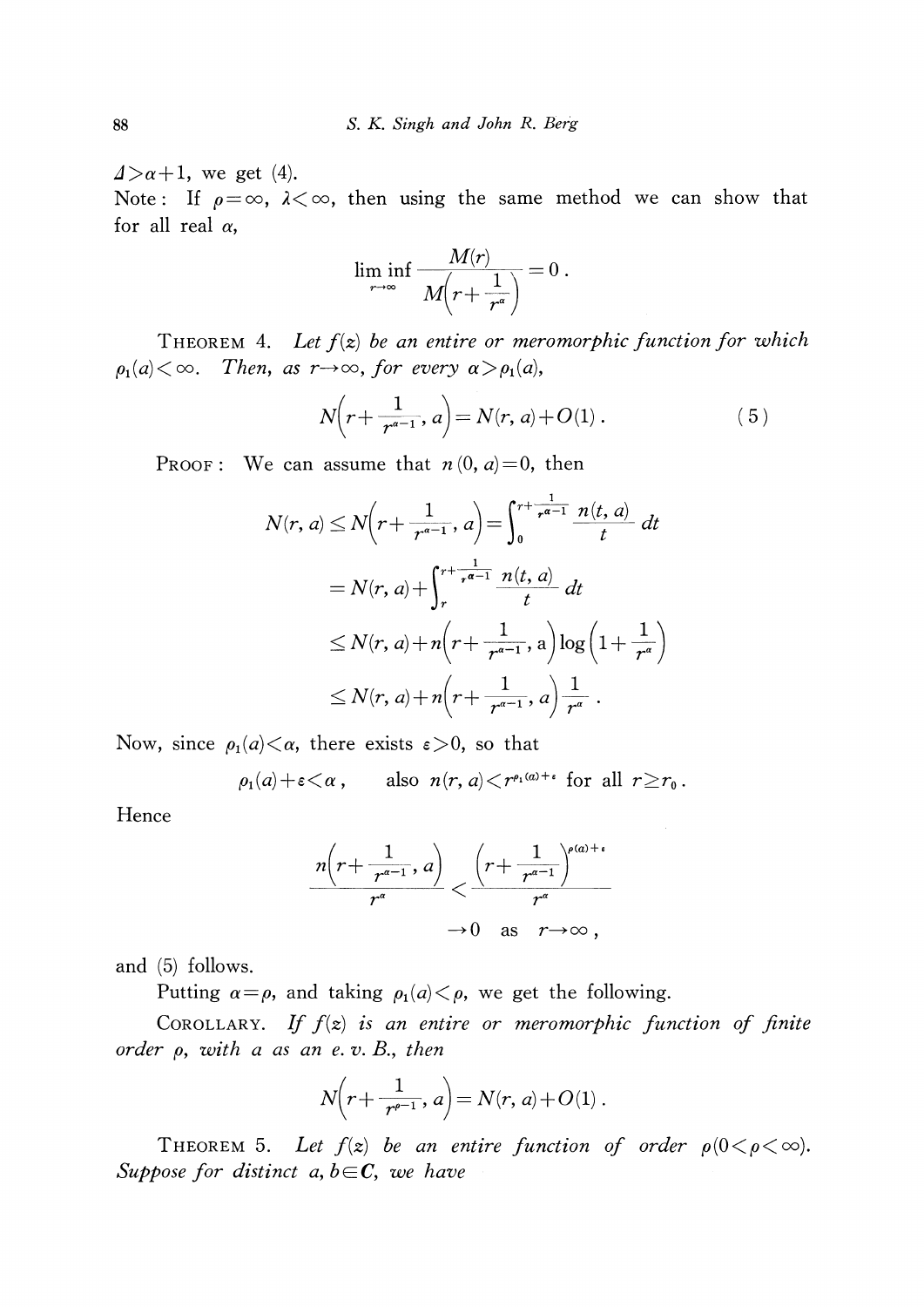$$
\delta(a)=1\;,\qquad n(r,b)=O(r^{\rho})\,.
$$

Then, as  $r\rightarrow\infty$ ,

$$
T(r,f) \sim N\left(r + \frac{1}{r^{\alpha - 1}}, b\right).
$$
 (6)

 $\bar{\mathcal{A}}$ 

PROOF: By Nevanlinna second theorem,

$$
T(r, f) \leq N(r, a) + N(r, b) + O(\log r).
$$

Now,  $f(z)$  is transcendental, hence  $\log r = o(T(r, f))$ . Also  $N(r, a) = o(T(r, f))$ since  $\delta(a)=1$ . Hence

$$
T(r, f) \sim N(r, b) . \tag{7}
$$

 $\Delta \sim 10^{11}$ 

Further,

$$
N(r+\frac{1}{r^{p-1}},b) = N(r,b)+\int_{r}^{r+\frac{1}{r^{p-1}}} \frac{n(t,b)}{t} dt
$$
  
\n
$$
\leq N(r,b)+n\left(r+\frac{1}{r^{p-1}},b\right)\frac{1}{r^{p}}
$$
  
\n
$$
\leq N(r,b)+A\left(r+\frac{1}{r^{p-1}}\right)^{p}\frac{1}{r^{p}}
$$
  
\n
$$
= N(r,b)+A\left(1+\frac{1}{r^{p}}\right)^{p}.
$$
  
\n
$$
N\left(r+\frac{1}{r^{a-1}},b\right)-N(r,b) \leq A\left(1+\frac{1}{r^{p}}\right)^{p}
$$
  
\n
$$
\to A \text{ as } r\to\infty.
$$

Hence

$$
N(r+\frac{1}{r^{p-1}},b)=N(r,b)+O(1).
$$

Hence (6) follows from (7).

THEOREM 6. There does not exist any entire function satisfying si- multaneously the conditions:

(i) 
$$
M(r + \frac{1}{r^{p-1}}) = O(M(r))
$$
  
\n(ii)  $\frac{n(r, 0)}{r^p} \rightarrow \infty$  as  $r \rightarrow \infty$ 

where  $\rho$  is the order of  $f(z)$ .  $(0<\rho<\infty)$ .

PROOF: Suppose 
$$
M(r+\frac{1}{r^{p-1}})=O(M(r))
$$
. Then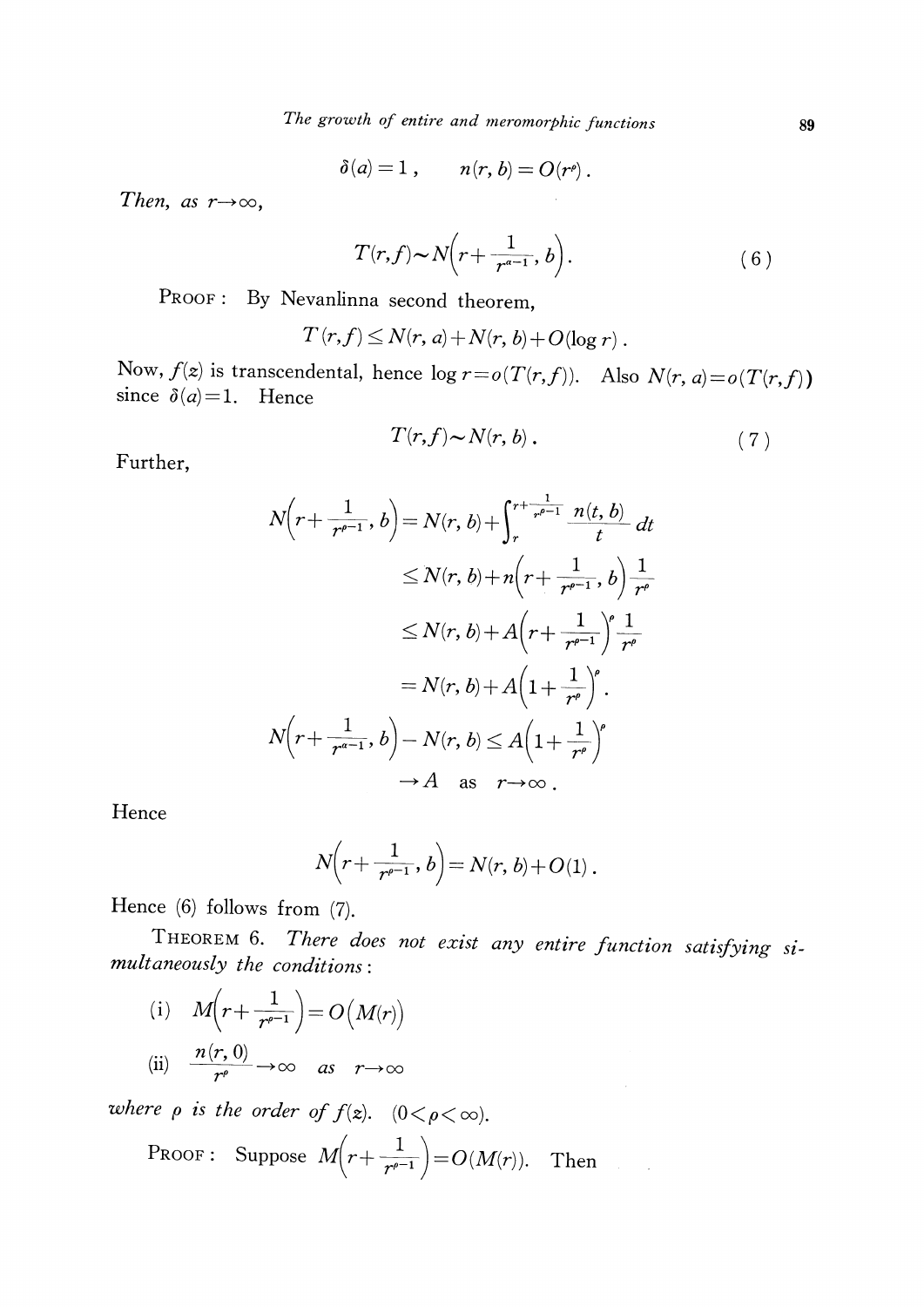<sup>90</sup> S. K. Singh and John R. Berg

$$
\log M\left(r + \frac{1}{r^{\rho - 1}}\right) = \log M(r) + \int_{r}^{r + \frac{1}{r^{\rho - 1}}} \frac{\omega(t)}{t} dt
$$
  

$$
\geq \log M(r) + \frac{\omega(r)}{2r^{\rho}}.
$$

Hence, using the hypothesis,

$$
w(r)\leq Br^{\rho}.
$$

So

$$
\log M(r) = A + \int_{r_0}^r \frac{w(t)}{t} dt
$$
  

$$
\leq A + B \int_{r_0}^r t^{r-1} dt
$$
  

$$
\leq A_1 + \frac{B}{\rho} r^r.
$$

Hence

$$
\limsup_{r\to\infty}\frac{\log M(r)}{r^{\rho}}\leq\frac{B}{\rho}\,.
$$

Thus  $f(z)$  is of minimal or mean, type Now, suppose  $\frac{f(r,0)}{r^{\rho}}\rightarrow\infty$  as  $r\rightarrow\infty$ . We can assume  $f(0)=1$ . Then, by Jensen's theorem,

$$
\log M(r) \ge \int_0^r \frac{n(t, 0)}{t} dt
$$
  
=  $A + \int_{r_0}^{r/2} \frac{n(t, 0)}{t} dt + \int_{r/2}^r \frac{n(t, 0)}{t} dt$   
 $\ge n\left(\frac{r}{2}, 0\right) \log 2$ .

Hence

$$
\frac{\log M(r)}{r^e} \ge \frac{n\left(\frac{r}{2},0\right)\log 2}{\left(\frac{r}{2}\right)^e 2^e} \longrightarrow \infty \quad \text{as} \quad r \to \infty.
$$

Hence  $f(z)$  is of maximal type. Thus (i) and (ii) are incompatible.

COROLLARY. If  $f(z)$  is an entire function of order  $\rho(0<\rho<\infty)$  such that

$$
M\! \left(r + \frac{1}{r^{e-1}}\right) = O\!\left(M\!)\right),
$$

then  $f(z)$  is of mean or minimal type.